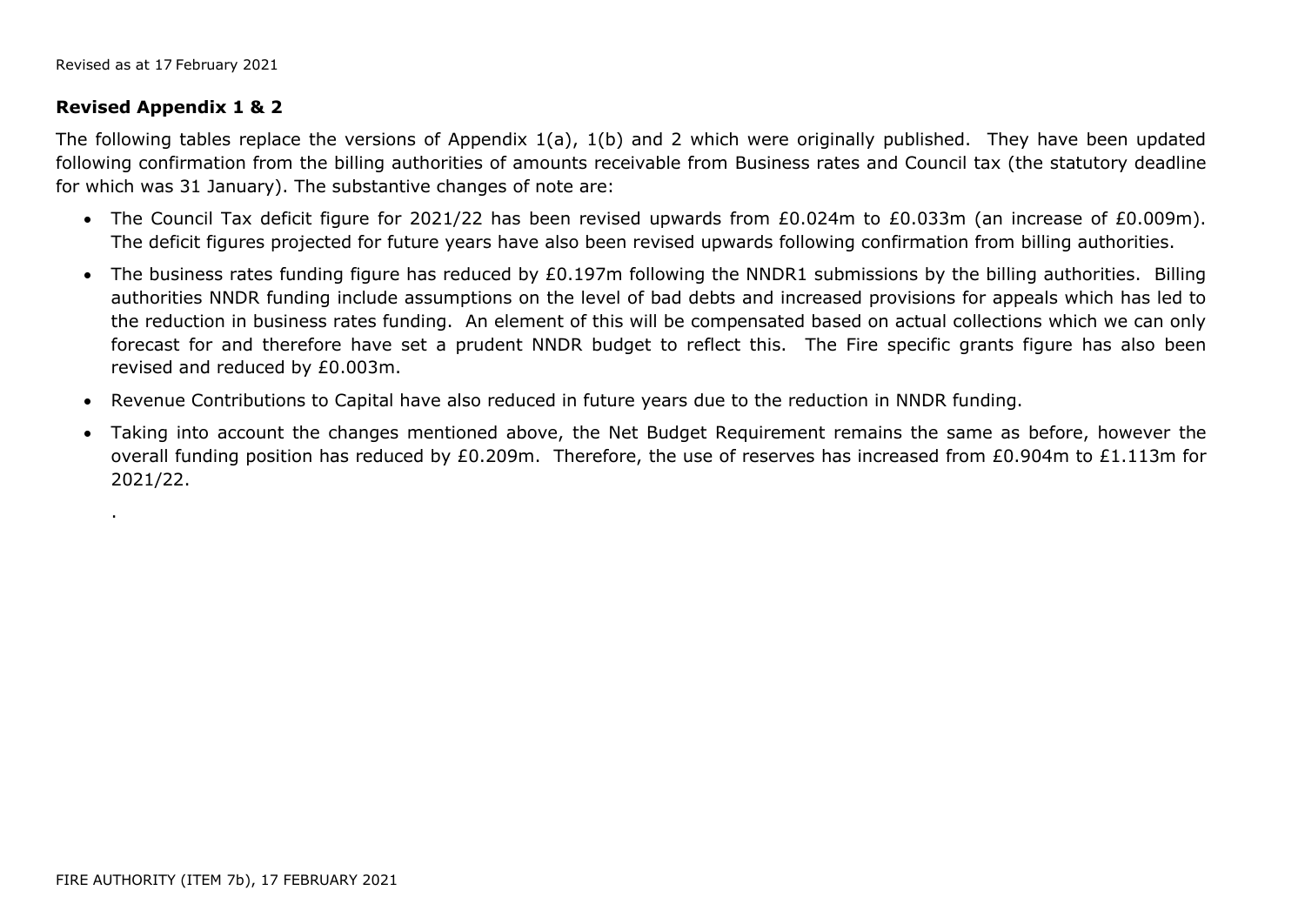## **Revised Appendix 1 (A)**

| <b>Directorate</b>                         | 2020/21<br><b>Approved</b><br><b>Budget</b><br>£000 | 2020/21<br><b>Revised</b><br><b>Budget</b><br>£000 | 2021/22<br>£000 | 2022/23<br>£000 | 2023/24<br>£000 | 2024/25<br>£000 | 2025/26<br>£000 |
|--------------------------------------------|-----------------------------------------------------|----------------------------------------------------|-----------------|-----------------|-----------------|-----------------|-----------------|
| <b>Base Budget</b>                         | $\Omega$                                            | $\Omega$                                           | 31,339          | 32,277          | 32,455          | 32,339          | 33,264          |
| Pay Adjustment                             | $\Omega$                                            | 0                                                  | 0               | 435             | 444             | 453             | 462             |
| <b>Inflation Adjustment</b>                | $\Omega$                                            | $\Omega$                                           | 0               | 78              | 78              | 78              | 78              |
| Corporate Core                             | 1,349                                               | 1,495                                              | 110             | 0               | $-28$           | $-45$           | 0               |
| <b>Statutory Accounting</b>                | 589                                                 | 590                                                | $-293$          | $\Omega$        | $\mathbf{0}$    | 0               | 0               |
| Delivery, Corporate Development & Planning | 21,513                                              | 21,377                                             | 545             | $-12$           | $-12$           | 0               | 0               |
| People & Organisational Development        | 2,298                                               | 633                                                | $-104$          | 0               | $\Omega$        | $\Omega$        | $\mathbf 0$     |
| Finance & Assets                           | 4,264                                               | 5,929                                              | 211             | 40              | $-40$           | $\Omega$        | $\Omega$        |
| <b>RCCO</b>                                | 1,315                                               | 1,315                                              | 469             | $-363$          | $-558$          | 439             | 371             |
| Transfers to/(from) Reserves               | 11                                                  | 0                                                  | 0               | $\Omega$        | 0               | $\Omega$        | $\Omega$        |
| <b>Net Budget Requirement</b>              | 31,339                                              | 31,339                                             | 32,277          | 32,455          | 32,339          | 33,264          | 34,175          |
| Revenue Support Grant/ Business Rates      | $-8,291$                                            | $-8,291$                                           | $-7,801$        | $-7,830$        | $-7,903$        | $-7,976$        | $-8,049$        |
| Council Tax Receipts Surplus/Deficit       | $-274$                                              | $-274$                                             | 33              | 41              | 41              | $\Omega$        | $\Omega$        |
| Council Tax Support Grant                  | $\Omega$                                            | 0                                                  | $-336$          | $\Omega$        | $\Omega$        | $\Omega$        | $\Omega$        |
| Fire Specific Grants                       | $-1,106$                                            | $-1,106$                                           | $-1,123$        | $-1,136$        | $-1,146$        | $-1,156$        | $-1,166$        |
| <b>Council Tax Receipts</b>                | $-20,460$                                           | $-20,460$                                          | $-20,729$       | $-21,351$       | $-22,123$       | $-22,924$       | $-23,752$       |
| Pension Grant Funding                      | $-1,208$                                            | $-1,208$                                           | $-1,208$        | $-1,208$        | $-1,208$        | $-1,208$        | $-1,208$        |
| Use of Reserves                            | $\Omega$                                            | 0                                                  | $-1,113$        | $-971$          | 0               | <sup>n</sup>    |                 |
| <b>Total Funding Available</b>             | $-31,339$                                           | $-31,339$                                          | $-32,277$       | $-32,455$       | $-32,339$       | $-33,264$       | $-34,175$       |
| Shortfall/(Surplus) for Year               | 0                                                   | 0                                                  | $\mathbf 0$     | 0               | $\mathbf 0$     | 0               | 0               |
| <b>Cumulative Savings Requirement</b>      | 0                                                   | 0                                                  | $\mathbf 0$     | 0               | $\mathbf 0$     | 0               | $\mathbf 0$     |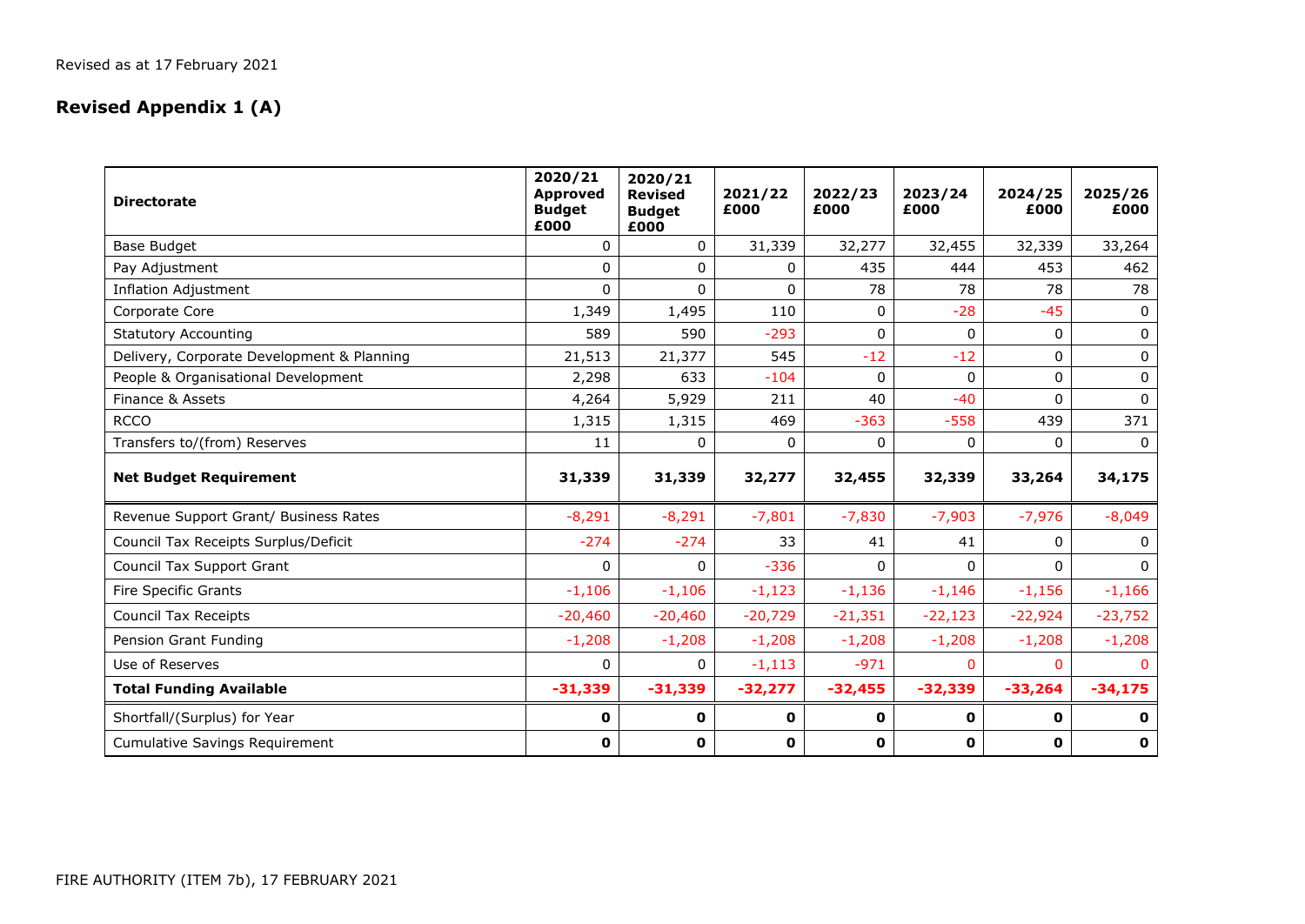## **Revised Appendix 1b – Reserves Position**

| <b>Reserves Position</b>                               | 2020/21  | 2021/22  | 2022/23  | 2023/24  | 2024/25  | 2025/26  |
|--------------------------------------------------------|----------|----------|----------|----------|----------|----------|
| <b>General Fund Balance</b>                            | $-1,500$ | $-1,500$ | $-1,500$ | $-1.500$ | $-1.500$ | $-1,500$ |
| Other Earmarked Reserves (excluding Control Room Res.) | $-2,232$ | $-971$   |          | 0        |          | 0        |
| <b>Earmarked Capital Reserves</b>                      | $-887$   | $-1.931$ | $-972$   | $-605$   | $-427$   | -620     |
| <b>Total</b>                                           | $-4.619$ | $-4.402$ | $-2.472$ | $-2.105$ | $-1.927$ | $-2,120$ |